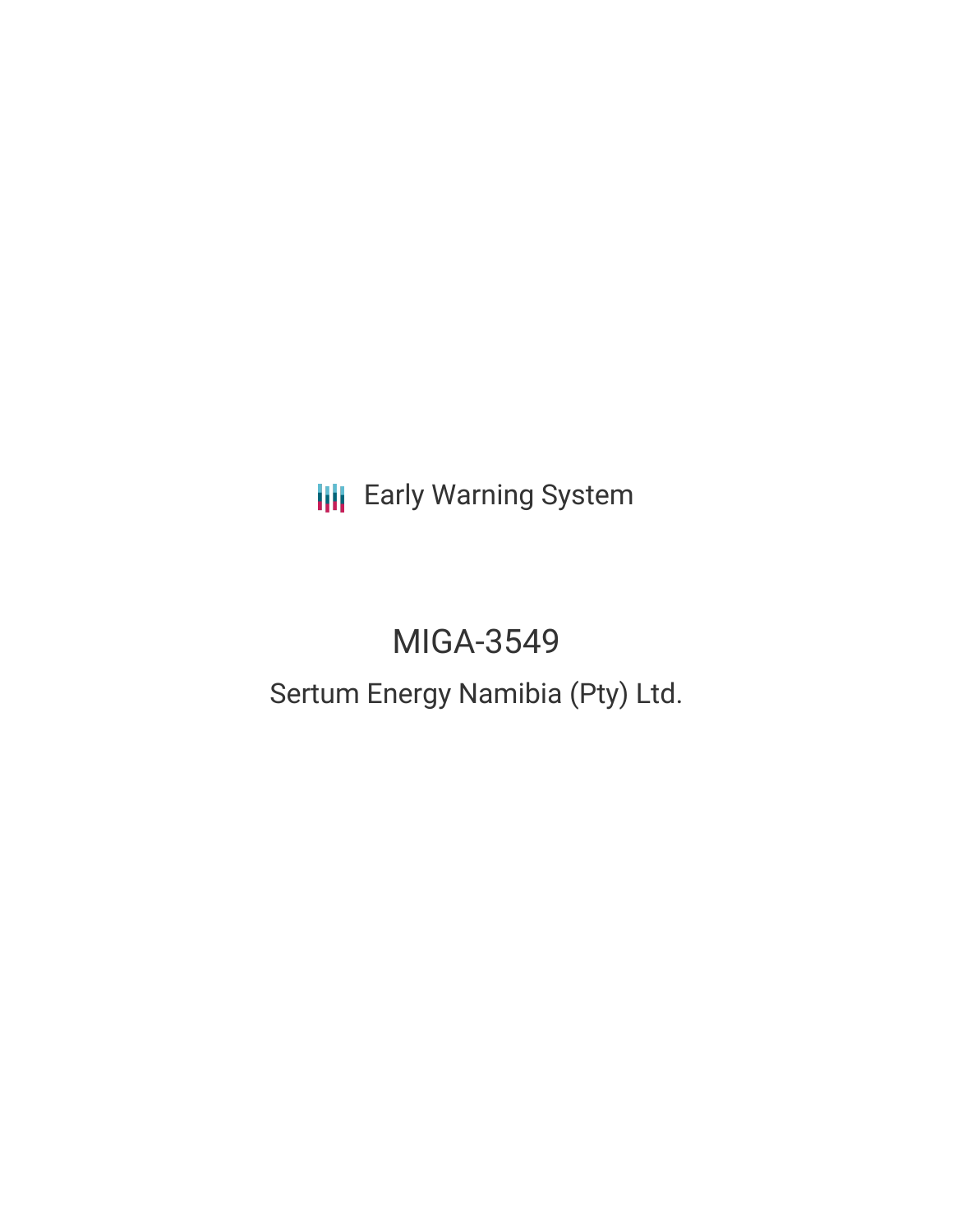

# **Quick Facts**

| <b>Countries</b>               | Namibia                                         |
|--------------------------------|-------------------------------------------------|
| <b>Financial Institutions</b>  | Multilateral Investment Guarantee Agency (MIGA) |
| <b>Status</b>                  | Proposed                                        |
| <b>Bank Risk Rating</b>        | B                                               |
| <b>Voting Date</b>             | 2017-05-19                                      |
| <b>Borrower</b>                | <b>Investec Bank Limited</b>                    |
| <b>Sectors</b>                 | Energy                                          |
| <b>Investment Amount (USD)</b> | \$15.00 million                                 |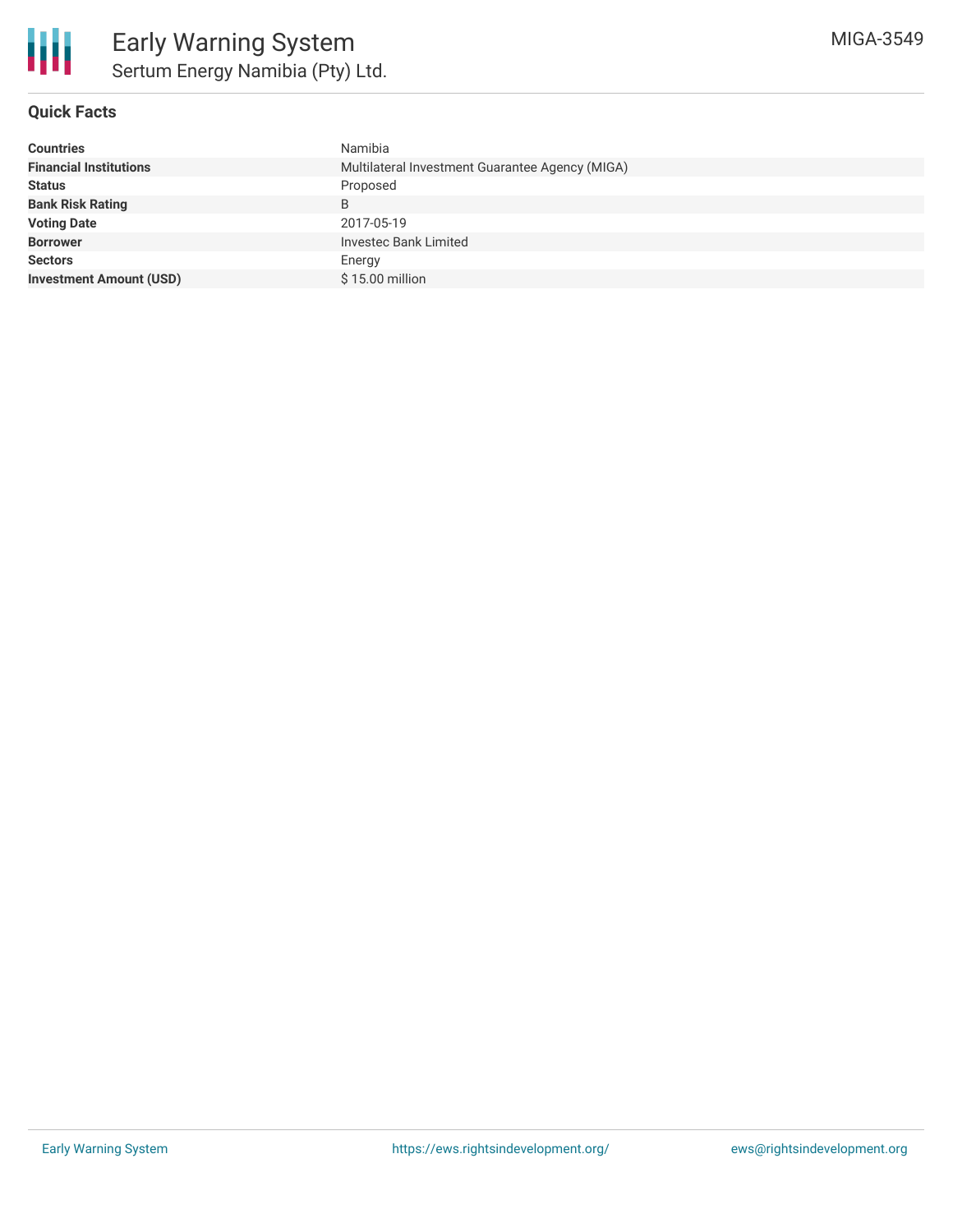

## **Project Description**

This summary covers a proposed non-shareholder loan investment from Investec Bank Limited ("Investec") of South Africa into Sertum Energy Namibia (Pty) Ltd ("Sertum" or the Project) in Namibia. The lender has applied for a MIGA guarantee to cover their debt of up to \$15 million for a period of up to 15 years against the risks of Breach of Contract, Transfer Restriction, Expropriation, and War and Civil Disturbance. The proposed project entails the construction, ownership, operation and maintenance of solar energy generating facilities, with a capacity of 5MW, in the Erongo region in Namibia. The electricity output will be sold to Namibia Power Corporation (Pty) Ltd under a 25-year Power Purchase Agreement. The Project was awarded through the Renewable Feed in tariff Program.

The expected development impact from the Project include: (i) diversification of Namibia's energy mix; (ii) contribution to increased generation capacity in Namibia; (iii) reduction of carbon emissions by producing green, emission-free electricity; (iv) promotion of employment and skills development during construction and operation and; (v) providing positive demonstration effects for solar development in Namibia and neighboring countries.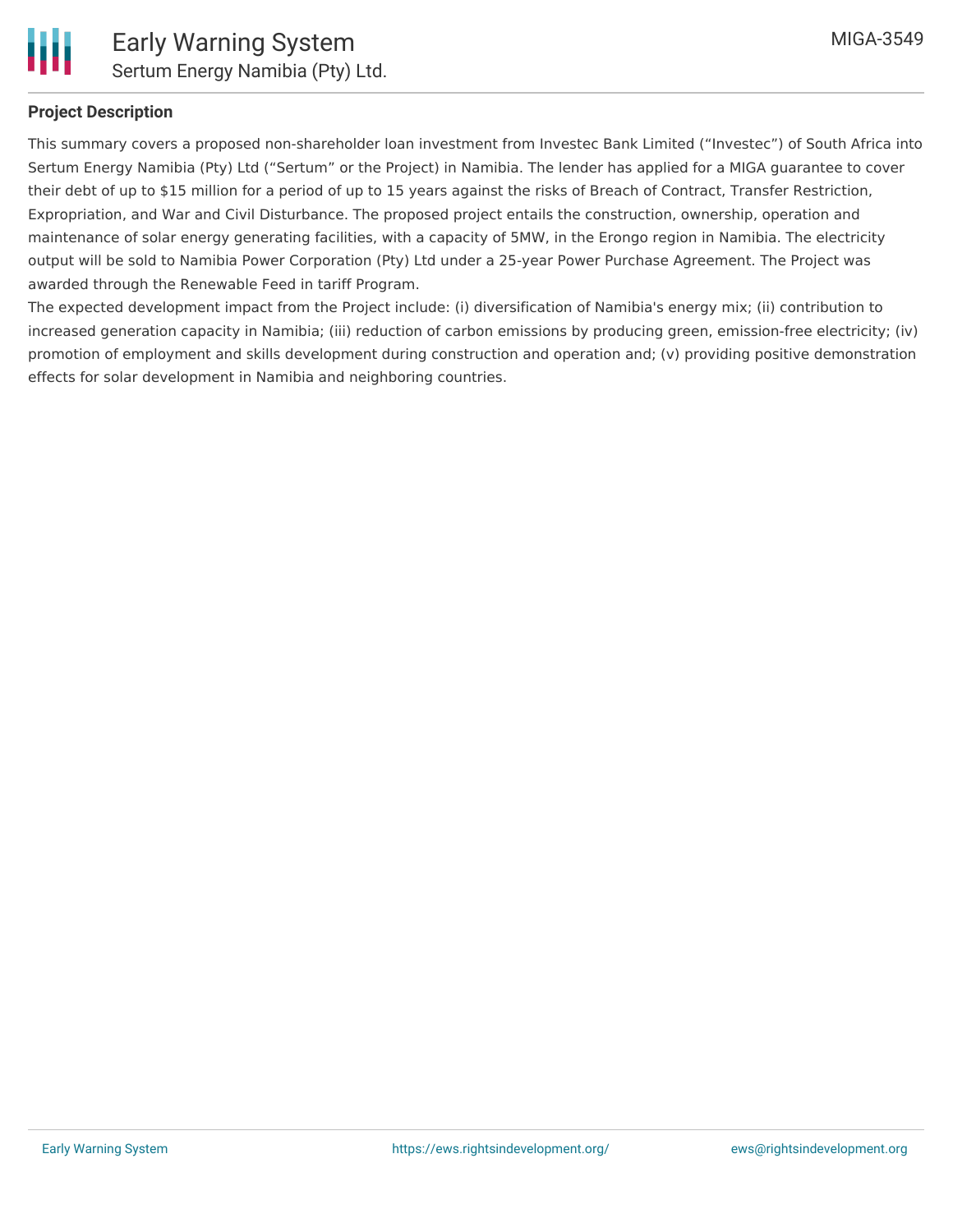### **Investment Description**

Multilateral Investment Guarantee Agency (MIGA)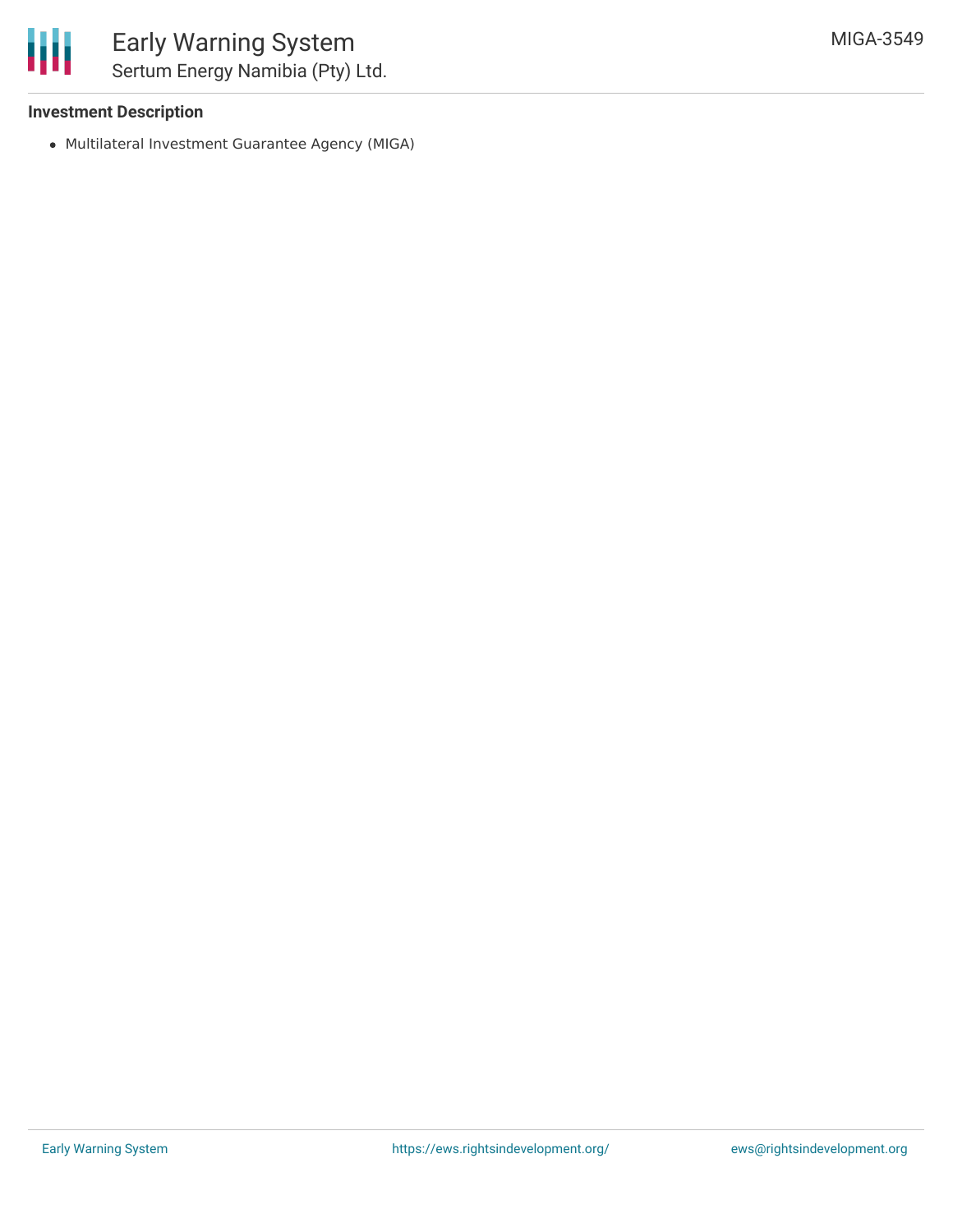

#### **Contact Information**

#### ACCOUNTABILITY MECHANISM OF MIGA

The Compliance Advisor Ombudsman (CAO) is the independent complaint mechanism and fact-finding body for people who believe they are likely to be, or have been, adversely affected by an IFC or MIGA- financed project. If you submit a complaint to the CAO, they may assist you in resolving a dispute with the company and/or investigate to assess whether the IFC is following its own policies and procedures for preventing harm to people or the environment. If you want to submit a complaint electronically, you can email the CAO at CAO@worldbankgroup.org. You can learn more about the CAO and how to file a complaint at http://www.cao-ombudsman.org/